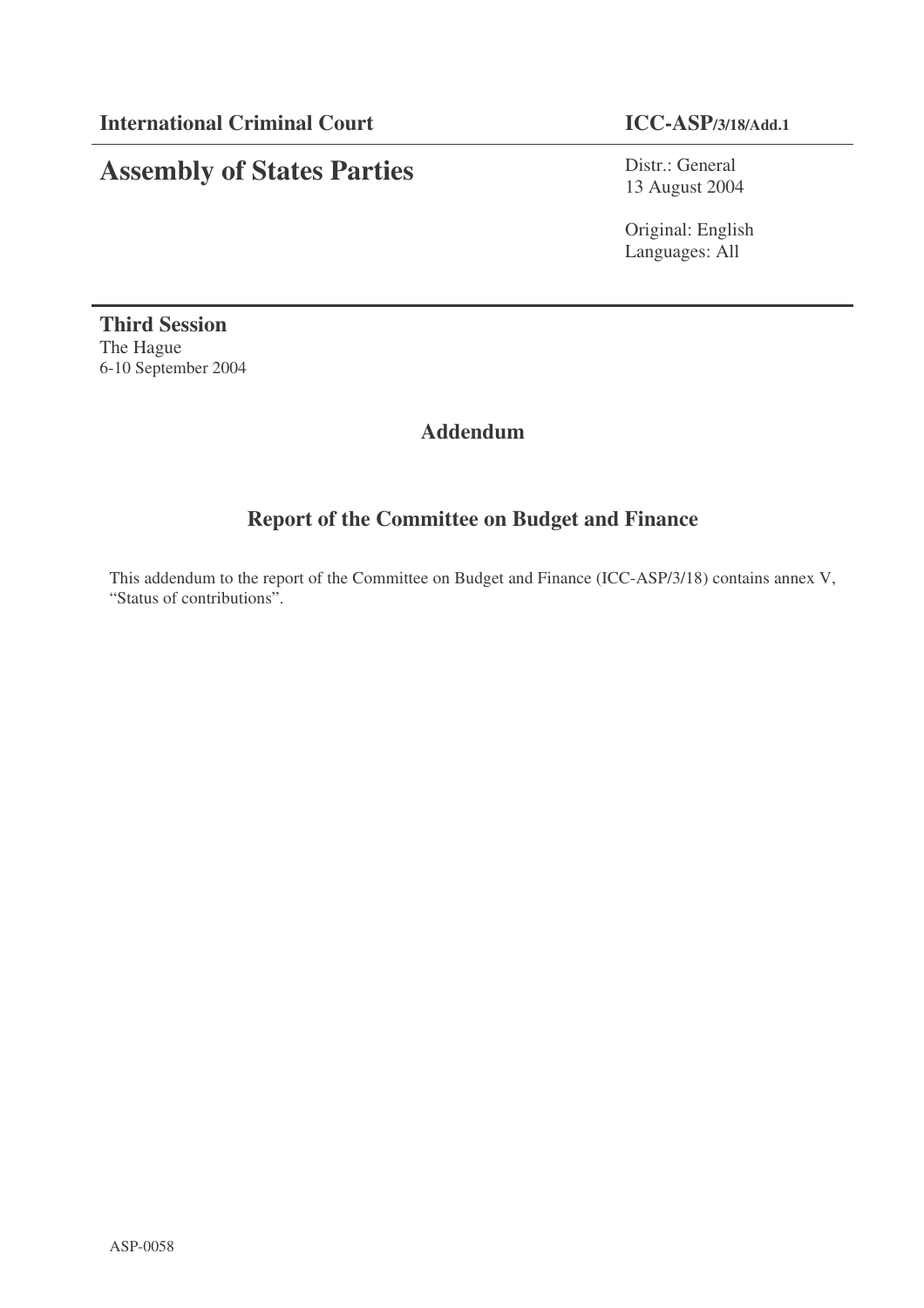ICC-ASP/3/18/Add.1 Page 2

[Intentionally left blank]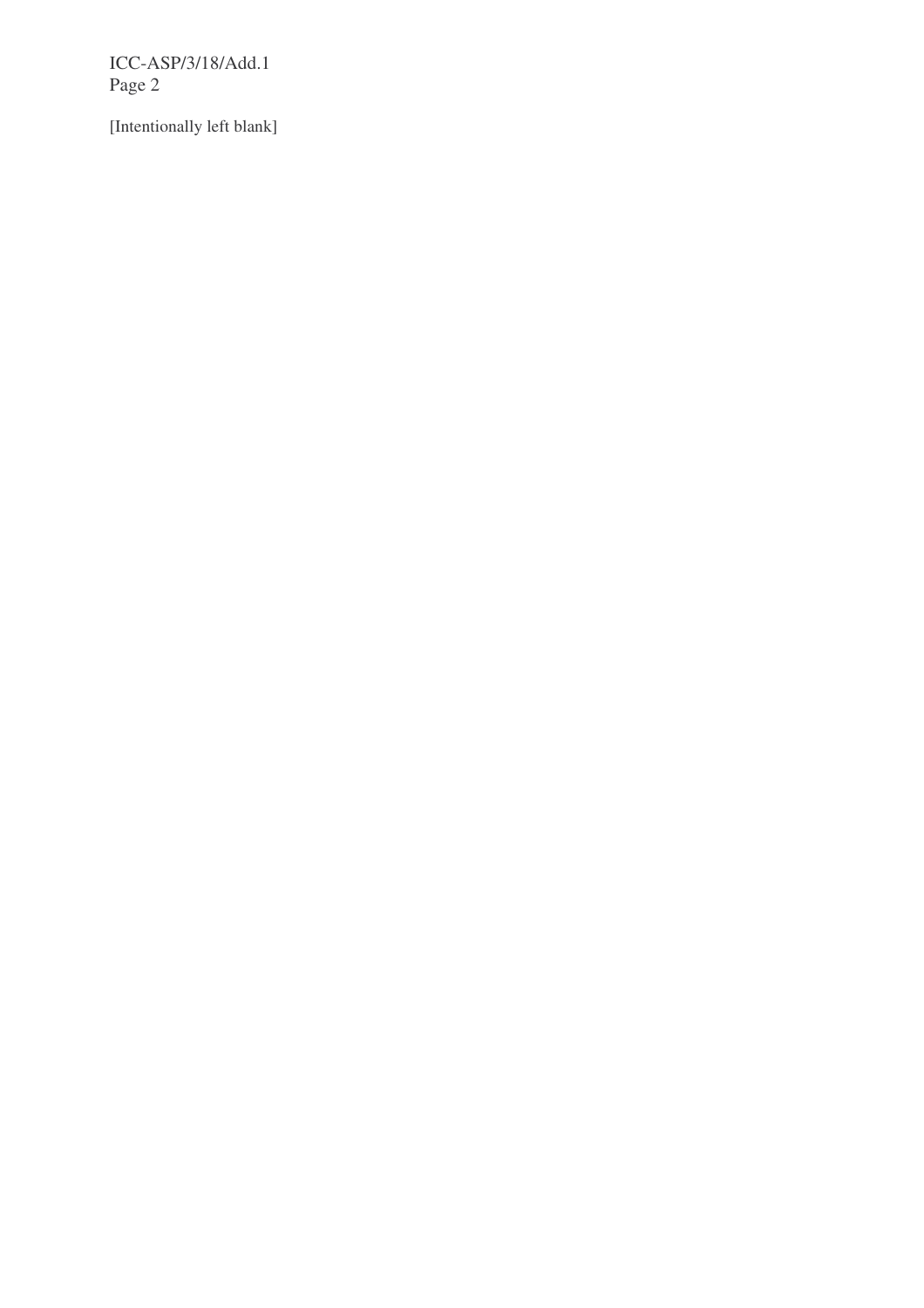#### **Annex V**

#### **Status of contributions**

### **Status of assessed contributions, 2002-2003**

As at 31 July 2004

| <b>States Parties</b>  | Assessment<br>$\mathbf{W}\mathbf{C}\mathbf{F}^1$ | 2002<br><b>Assessment</b><br>budget | 2003<br><b>Assessment</b><br>budget | <b>Total</b><br>assessed<br>contributions | Contributions<br>received<br>for WCF | <b>Contributions</b><br>received<br>2002 budget | <b>Contributions</b><br>received<br>2003 budget | <b>Total</b><br>contributions<br>received | Overpayment <sup>2</sup> | Total<br>outstanding <sup>3</sup><br>contributions* |
|------------------------|--------------------------------------------------|-------------------------------------|-------------------------------------|-------------------------------------------|--------------------------------------|-------------------------------------------------|-------------------------------------------------|-------------------------------------------|--------------------------|-----------------------------------------------------|
| Afghanistan            | 264                                              |                                     | 306                                 | 570                                       | 264                                  |                                                 | 458                                             | 722                                       | (152)                    |                                                     |
| Albania                | 113                                              | $\overline{\phantom{a}}$            | 1,034                               | 1,147                                     |                                      |                                                 |                                                 |                                           | $\overline{\phantom{a}}$ | 1,147                                               |
| Andorra                | 151                                              | 634                                 | 1,838                               | 2,622                                     | 151                                  | 634                                             | 1,834                                           | 2,619                                     | $\overline{\phantom{a}}$ | $\mathfrak z$                                       |
| Antigua and<br>Barbuda | 75                                               | 317                                 | 919                                 | 1,311                                     |                                      |                                                 | $\overline{a}$                                  | $\overline{\phantom{a}}$                  | $\overline{\phantom{a}}$ | 1,311                                               |
| Argentina              | 43,741                                           | 183,654                             | 445,148                             | 672,543                                   | 43,741                               | 183,654                                         | 185,628                                         | 413,023                                   | $\overline{\phantom{a}}$ | 259,520                                             |
| Australia              | 61,894                                           | 259,873                             | 747,426                             | 1,069,193                                 | 61,894                               | 259,873                                         | 747,426                                         | 1,069,193                                 | $\overline{a}$           | $\overline{\phantom{a}}$                            |
| Austria                | 36,004                                           | 151,170                             | 435,041                             | 622,216                                   | 36,004                               | 151,170                                         | 435,072                                         | 622,247                                   | (31)                     | $\overline{\phantom{a}}$                            |
| <b>Barbados</b>        | 340                                              | $\overline{\phantom{a}}$            | 3,445                               | 3,785                                     | 340                                  | $\overline{\phantom{a}}$                        | 4,122                                           | 4,462                                     | (677)                    | $\overline{\phantom{a}}$                            |
| Belgium                | 42,949                                           | 180,326                             | 518,650                             | 741,925                                   | 42,949                               | 180,326                                         | 518,650                                         | 741,925                                   |                          |                                                     |

<sup>&</sup>lt;sup>1</sup> Working Capital Fund.<br><sup>2</sup> Overpayments are carried forward to be applied against assessed contributions for 2004.<br><sup>3</sup> Total outstanding contributions are calculated as: total assessed contributions minus total contribu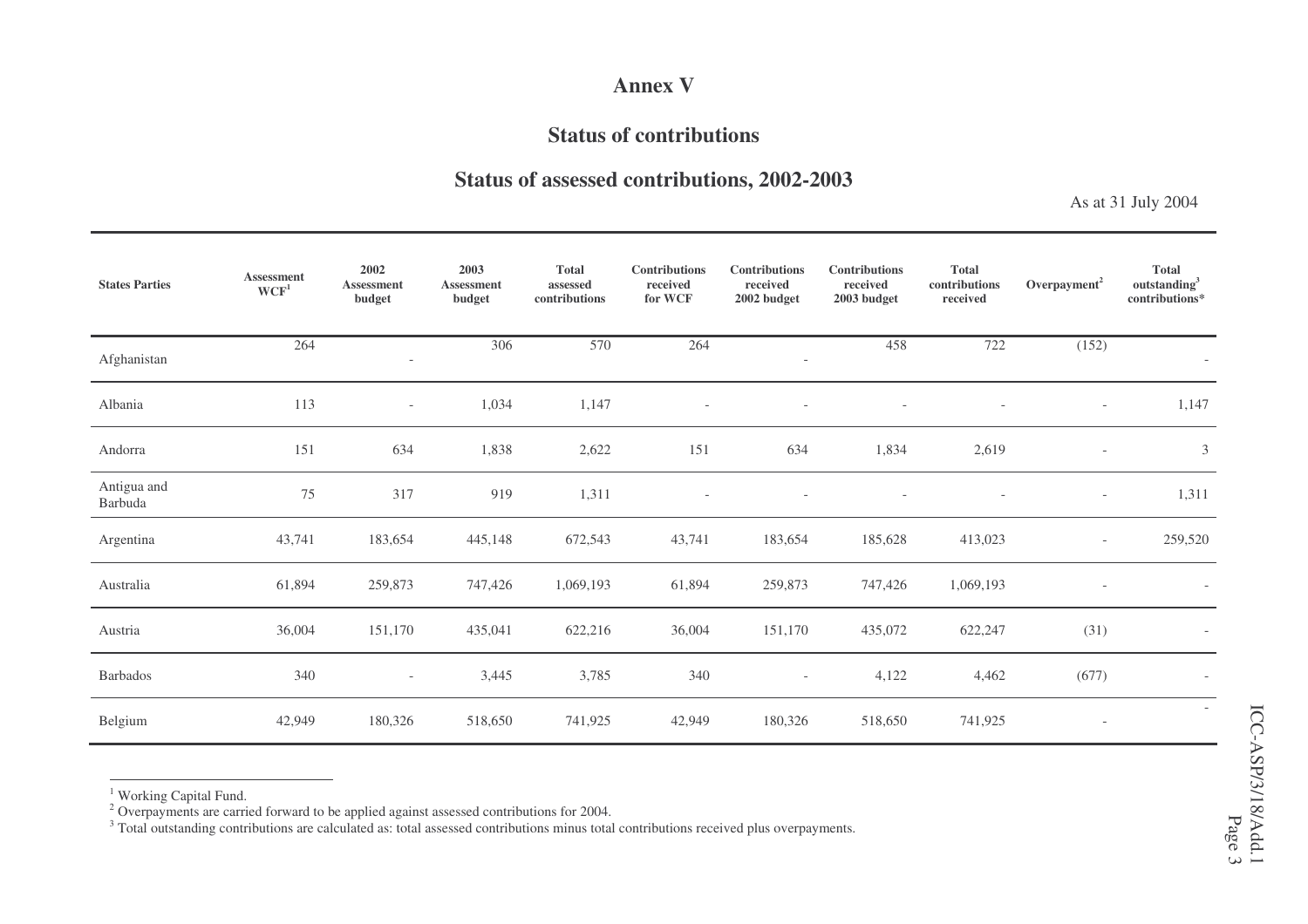ICC-ASP/3/18/Add.1 Page  $\rightarrow$ 

| <b>States Parties</b>       | Assessment<br>WCF <sup>1</sup> | 2002<br><b>Assessment</b><br>budget | 2003<br><b>Assessment</b><br>budget | <b>Total</b><br>assessed<br>contributions | Contributions<br>received<br>for WCF | Contributions<br>received<br>2002 budget | Contributions<br>received<br>2003 budget | <b>Total</b><br>$\mbox{contributions}$<br>received | Overpayment <sup>2</sup> | Total<br>outstanding $3$<br>$contributions*$ |
|-----------------------------|--------------------------------|-------------------------------------|-------------------------------------|-------------------------------------------|--------------------------------------|------------------------------------------|------------------------------------------|----------------------------------------------------|--------------------------|----------------------------------------------|
| Belize                      | 38                             | 158                                 | 459                                 | 656                                       |                                      | $\overline{a}$                           | $\overline{a}$                           |                                                    |                          | 656                                          |
| Benin                       | 75                             | 317                                 | 919                                 | 1,311                                     | 75                                   | 317                                      | 723                                      | 1,116                                              |                          | 195                                          |
| Bolivia                     | 302                            | 1,268                               | 3,675                               | 5,245                                     | 302                                  | 1,268                                    | 1,781                                    | 3,350                                              | $\sim$                   | 1,895                                        |
| Bosnia and<br>Herzegovina   | 151                            | 634                                 | 1,838                               | 2,622                                     | 151                                  | 634                                      | 1,902                                    | 2,687                                              | (65)                     |                                              |
| Botswana                    | 377                            | 1,585                               | 4,594                               | 6,556                                     | 377                                  | 1,585                                    | 4,509                                    | 6,471                                              |                          | 85                                           |
| <b>Brazil</b>               | 78,991                         | 331,655                             | 1,097,940                           | 1,508,585                                 | $\overline{\phantom{a}}$             | $\overline{a}$                           | $\overline{\phantom{a}}$                 | $\overline{\phantom{a}}$                           | $\overline{\phantom{a}}$ | 1,508,585                                    |
| Bulgaria                    | 491                            | 2,060                               | 5,972                               | 8,523                                     | 491                                  | 2,060                                    | 6,164                                    | 8,715                                              | (192)                    |                                              |
| Cambodia                    | 75                             | 317                                 | 919                                 | 1,311                                     | 75                                   | 317                                      | 919                                      | 1,311                                              |                          |                                              |
| Canada                      | 97,332                         | 408,666                             | 1,175,117                           | 1,681,115                                 | 97,332                               | 408,666                                  | 1,222,656                                | 1,728,654                                          | (47,539)                 |                                              |
| Central African<br>Republic | 38                             | 158                                 | 459                                 | 656                                       |                                      |                                          |                                          |                                                    |                          | 656                                          |
| Colombia                    | 6,454                          | 13,548                              | 92,337                              | 112,339                                   |                                      |                                          |                                          |                                                    | $\sim$                   | 112,339                                      |
| Costa Rica                  | 755                            | 3,169                               | 9,188                               | 13,112                                    | $\overline{a}$                       | $\overline{a}$                           | $\overline{a}$                           | $\overline{a}$                                     | $\sim$                   | 13,112                                       |
| Croatia                     | 1,472                          | 6,180                               | 17,916                              | 25,568                                    | 1,472                                | 6,180                                    | 17,971                                   | 25,623                                             | (55)                     |                                              |
| Cyprus                      | 1,434                          | 6,021                               | 17,457                              | 24,912                                    | 1,434                                | 6,021                                    | 17,458                                   | 24,914                                             | (2)                      |                                              |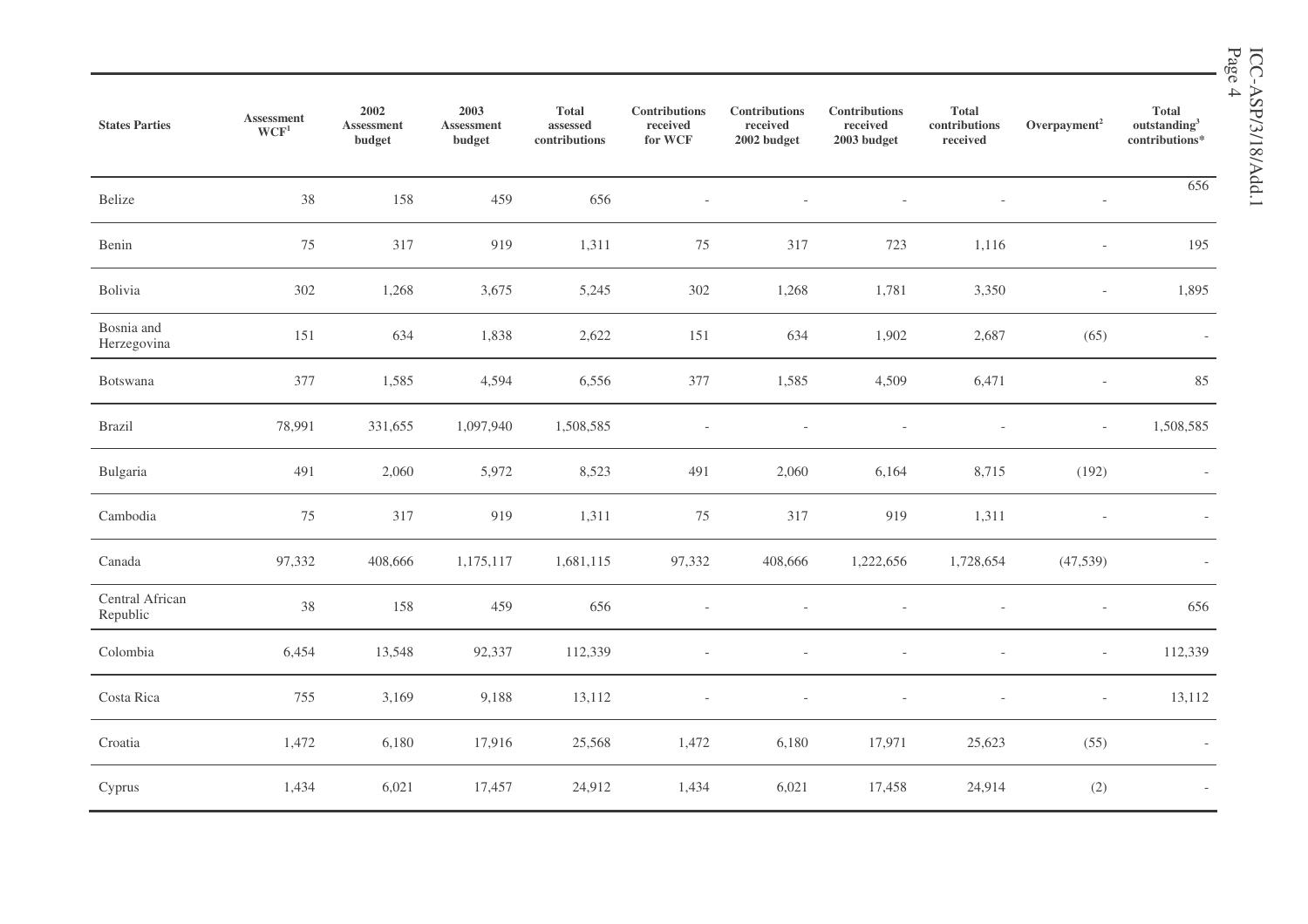| <b>States Parties</b>                  | Assessment<br>WCF <sup>1</sup> | 2002<br><b>Assessment</b><br>budget | 2003<br><b>Assessment</b><br>budget | <b>Total</b><br>assessed<br>contributions | Contributions<br>received<br>for WCF | <b>Contributions</b><br>received<br>2002 budget | <b>Contributions</b><br>received<br>2003 budget | <b>Total</b><br>contributions<br>received | Overpayment <sup>2</sup> | <b>Total</b><br>outstanding $3$<br>contributions* |
|----------------------------------------|--------------------------------|-------------------------------------|-------------------------------------|-------------------------------------------|--------------------------------------|-------------------------------------------------|-------------------------------------------------|-------------------------------------------|--------------------------|---------------------------------------------------|
| Democratic<br>Republic of the<br>Congo | 151                            | 634                                 | 1,838                               | 2,622                                     |                                      |                                                 |                                                 |                                           |                          | 2,622                                             |
| Denmark                                | 28,494                         | 119,637                             | 344,082                             | 492,213                                   | 28,494                               | 119,637                                         | 360,889                                         | 509,020                                   | (16, 807)                |                                                   |
| Djibouti                               | 38                             | $\overline{\phantom{a}}$            | 421                                 | 459                                       | 38                                   | $\overline{a}$                                  | 464                                             | 502                                       | (43)                     |                                                   |
| Dominica                               | 38                             | 158                                 | 459                                 | 656                                       |                                      |                                                 |                                                 |                                           |                          | 656                                               |
| Ecuador                                | 944                            | 3,961                               | 11,485                              | 16,390                                    | 944                                  | 3,961                                           | 11,485                                          | 16,390                                    |                          |                                                   |
| Estonia                                | 377                            | 1,585                               | 4,594                               | 6,556                                     | 377                                  | 1,585                                           | 4,779                                           | 6,741                                     | (185)                    |                                                   |
| Fiji                                   | 151                            | 634                                 | 1,838                               | 2,622                                     | 151                                  | 634                                             | $15\,$                                          | 800                                       | $\overline{\phantom{a}}$ | 1,822                                             |
| Finland                                | 19,851                         | 83,349                              | 239,801                             | 343,002                                   | 19,851                               | 83,349                                          | 250,876                                         | 354,077                                   | (11,075)                 |                                                   |
| France                                 | 245,916                        | 1,032,519                           | 2,970,409                           | 4,248,845                                 | 245,916                              | 1,032,519                                       | 3,099,270                                       | 4,377,706                                 | (128, 861)               |                                                   |
| Gabon                                  | 528                            | 2,218                               | 6,431                               | 9,178                                     |                                      |                                                 |                                                 |                                           |                          | 9,178                                             |
| Gambia                                 | $38\,$                         | 158                                 | 459                                 | 656                                       |                                      |                                                 |                                                 |                                           | $\overline{\phantom{a}}$ | 656                                               |
| Georgia                                | 189                            | $\overline{\phantom{a}}$            | 191                                 | 380                                       |                                      |                                                 |                                                 |                                           |                          | 380                                               |
| Germany                                | 371,554                        | 1,560,030                           | 4,487,771                           | 6,419,354                                 | 371,554                              | 1,560,030                                       | 4,683,312                                       | 6,614,895                                 | (195, 541)               |                                                   |
| Ghana                                  | 189                            | 792                                 | 2,297                               | 3,278                                     | 189                                  | 792                                             | 2,297                                           | 3,278                                     |                          |                                                   |

S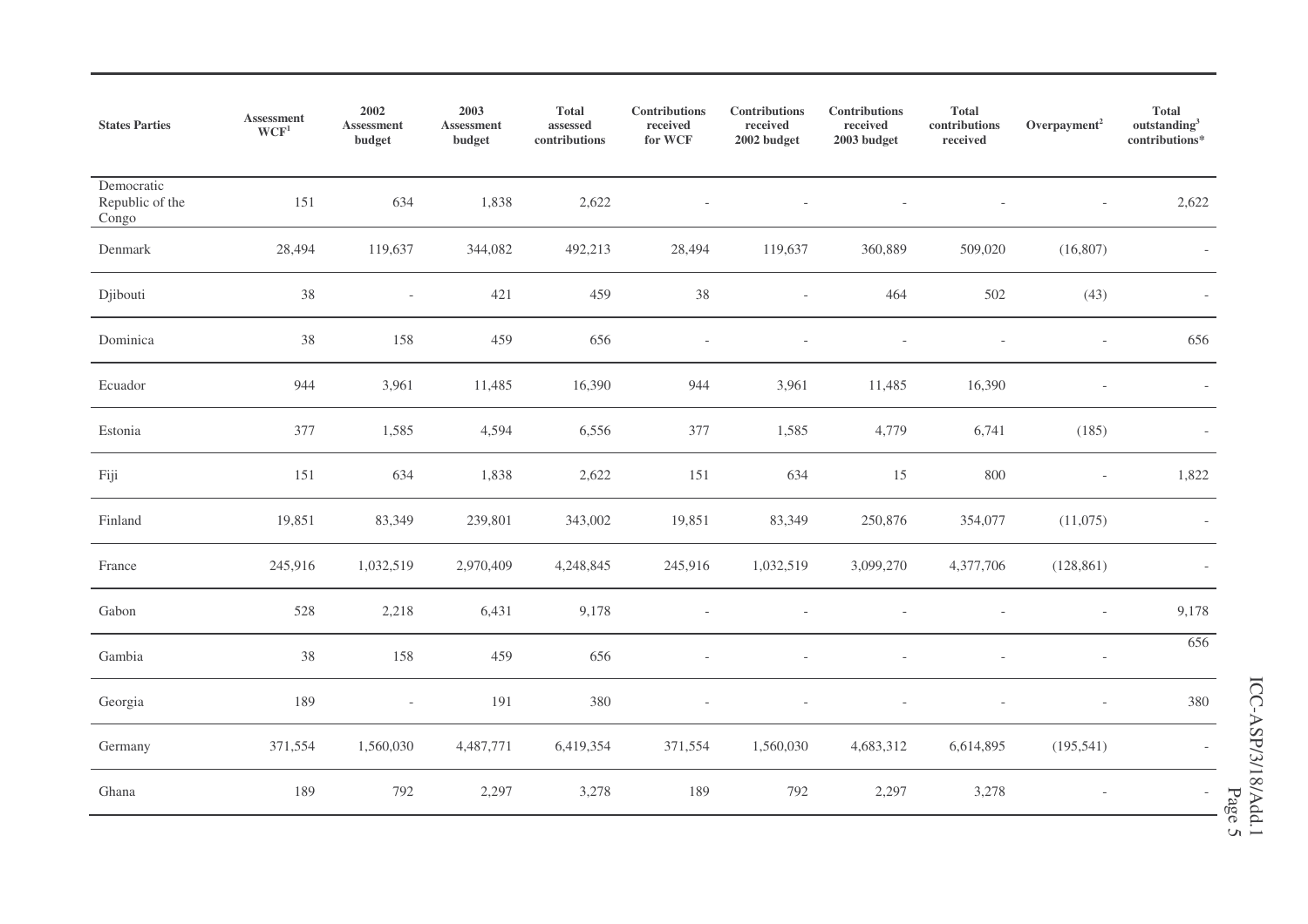**States** Parties Assessment  $^{2002}$   $^{2003}$  Total Contributions Contributions Contributions Total Total Total Total<br>Budget budget budget contributions for WCF 2002 budget 2003 budget cecived received received contributions tor<br>CF<sup>1</sup> budg Greece 20,493 86,043 247,611 354,147 20,493 86,043 443,472 550,009 (195,862) Guinea 1133 - 1,148 1,262 - - - - - - - - 1,262 Honduras 1511 634 2,297 3,082 - - - - - - - - - - 3,082 Hungary 4,567 19,174 55,127 78,867 4,567 19,174 59,443 83,183 (4,316) - Icelandd 1,245 5,229 15,160 21,634 1,245 5,229 15,160 21,635 (1) -Ireland 11,209 47,062 135,060 193,332 11,209 47,062 142,822 201,093 (7,761) - Italy 192,627 808,775 2,326,690 3,328,092 192,627 808,775 2,326,690 3,328,092 - - Jordann 302 1,268 3,675 5,245 302 1,268 3,564 5,234 - 11 Latvia 377 1,585 4,594 6,556 377 1,585 4,779 6,741 (185) - Lesotho 38 158 459 656 38 39 - 77 - 579 Liechtenstein 226 951 2,756 3,934 226 951 2,757 3,934 - - Lithuania 6422 - 3,254 3,896 642 - 3,254 3,896 - - -Luxembourg 3,019 12,677 36,751 52,447 3,019 12,677 36,751 52,447 - -

ICC-ASP/3/18/Add.1 Page  $\circ$ 

5 79 919 1,073 - - - - - - - - 1,073

Malawi

75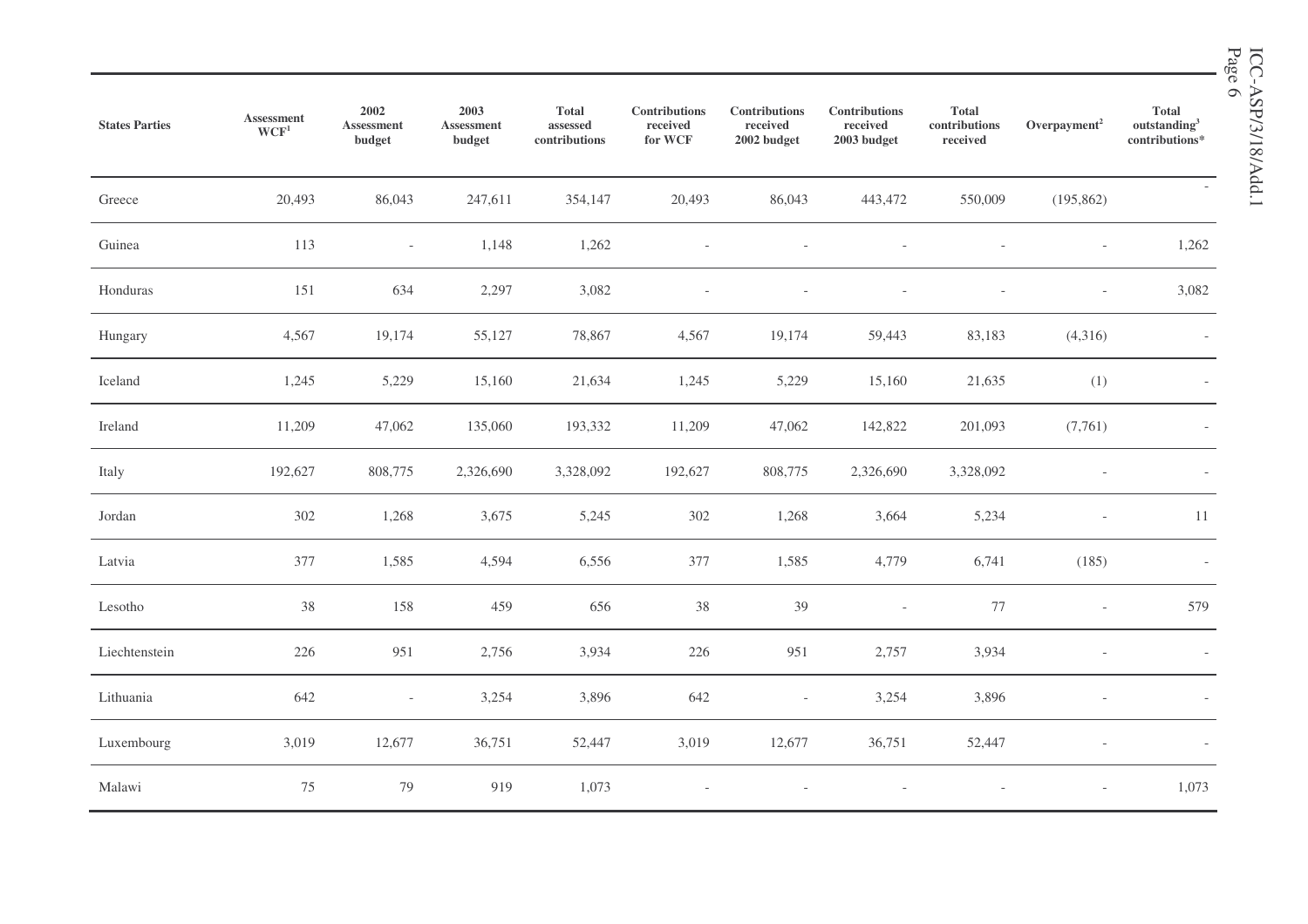| <b>States Parties</b> | <b>Assessment</b><br>$\mathbf{W}\mathbf{C}\mathbf{F}^1$ | 2002<br><b>Assessment</b><br>budget | 2003<br><b>Assessment</b><br>budget | <b>Total</b><br>assessed<br>contributions | Contributions<br>received<br>for WCF | <b>Contributions</b><br>received<br>2002 budget | Contributions<br>received<br>2003 budget | <b>Total</b><br>contributions<br>received | Overpayment <sup>2</sup> | <b>Total</b><br>outstanding <sup>3</sup><br>contributions* |
|-----------------------|---------------------------------------------------------|-------------------------------------|-------------------------------------|-------------------------------------------|--------------------------------------|-------------------------------------------------|------------------------------------------|-------------------------------------------|--------------------------|------------------------------------------------------------|
| Mali                  | 75                                                      | 317                                 | 919                                 | 1,311                                     | 75                                   | 317                                             | 917                                      | 1,309                                     |                          | $\overline{2}$                                             |
| Malta                 | 566                                                     | $\overline{\phantom{a}}$            | 6,317                               | 6,883                                     | 566                                  | ÷,                                              | 6,871                                    | 7,437                                     | (554)                    |                                                            |
| Marshall Islands      | $38\,$                                                  | 158                                 | 459                                 | 656                                       | 38                                   | 158                                             | 460                                      | 656                                       |                          |                                                            |
| Mauritius             | 415                                                     | 1,743                               | 5,053                               | 7,211                                     | 415                                  | 1,743                                           | 5,257                                    | 7,415                                     | (204)                    |                                                            |
| Mongolia              | $38\,$                                                  | 158                                 | 459                                 | 656                                       | 38                                   | 158                                             | 823                                      | 1,019                                     | (363)                    |                                                            |
| Namibia               | 264                                                     | 1,109                               | 3,216                               | 4,589                                     | 264                                  | 1,109                                           | 3,216                                    | 4,589                                     |                          |                                                            |
| Nauru                 | $38\,$                                                  | 158                                 | 459                                 | 656                                       | $38\,$                               | 158                                             | 460                                      | 656                                       |                          |                                                            |
| Netherlands           | 66,083                                                  | 277,462                             | 798,418                             | 1,141,963                                 | 66,083                               | 277,462                                         | 851,820                                  | 1,195,366                                 | (53, 402)                |                                                            |
| New Zealand           | 9,171                                                   | 38,506                              | 110,713                             | 158,389                                   | 9,171                                | 38,506                                          | 110,721                                  | 158,397                                   | (8)                      |                                                            |
| Niger                 | $38\,$                                                  | 158                                 | 459                                 | 656                                       |                                      |                                                 |                                          |                                           |                          | 656                                                        |
| Nigeria               | 2,113                                                   | 8,874                               | 31,238                              | 42,226                                    | 2,113                                | 8,874                                           | 32,451                                   | 43,438                                    | (1,212)                  |                                                            |
| Norway                | 24,607                                                  | 103,315                             | 296,765                             | 424,687                                   | 24,607                               | 103,315                                         | 308,772                                  | 436,694                                   | (12,006)                 | $\overline{\phantom{a}}$                                   |
| Panama                | 679                                                     | 2,852                               | 8,269                               | 11,801                                    | 679                                  | 2,852                                           | 7,543                                    | 11,075                                    |                          | 726                                                        |
| Paraguay              | 604                                                     | 2,535                               | 7,350                               | 10,489                                    |                                      |                                                 |                                          |                                           | $\overline{\phantom{a}}$ | 10,489                                                     |

 $\overline{\phantom{0}}$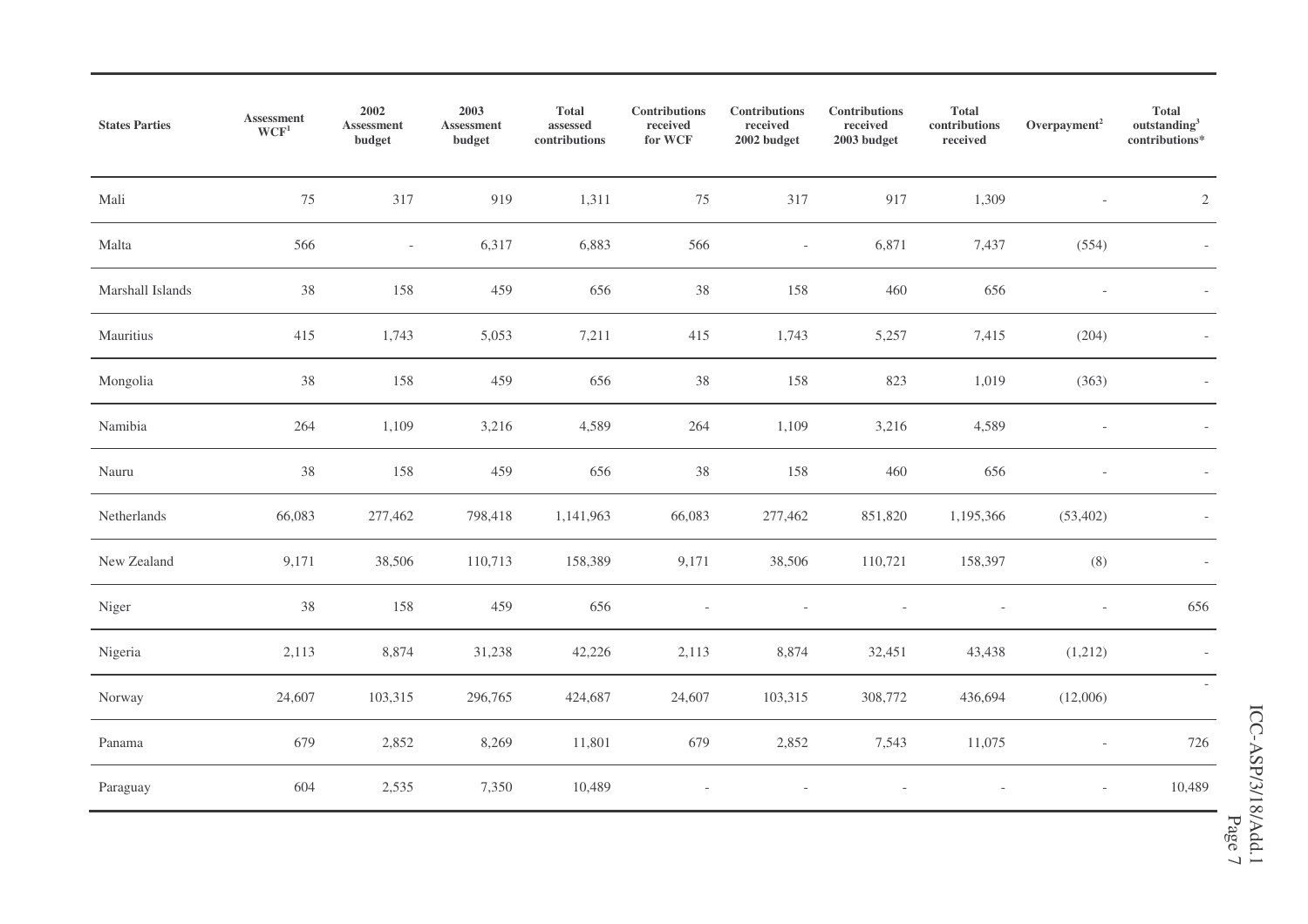ICC-ASP/3/18/Add.1 Page  $\infty$ 

| <b>States Parties</b>             | Assessment<br>$\mathbf{WCF}^1$ | 2002<br>Assessment<br>budget | 2003<br>Assessment<br>budget | <b>Total</b><br>assessed<br>contributions | Contributions<br>received<br>for WCF | Contributions<br>received<br>2002 budget | Contributions<br>received<br>2003 budget | <b>Total</b><br>contributions<br>received | Overpayment <sup>2</sup> | <b>Total</b><br>outstanding <sup>3</sup><br>$contributions*$ |
|-----------------------------------|--------------------------------|------------------------------|------------------------------|-------------------------------------------|--------------------------------------|------------------------------------------|------------------------------------------|-------------------------------------------|--------------------------|--------------------------------------------------------------|
| Peru                              | 4,491                          | 18,857                       | 54,208                       | 77,556                                    |                                      | $\overline{a}$                           |                                          |                                           |                          | 77,556                                                       |
| Poland                            | 12,039                         | 50,548                       | 173,649                      | 236,237                                   | 12,039                               | 50,548                                   | 186,680                                  | 249,268                                   | (13,031)                 |                                                              |
| Portugal                          | 17,587                         | 73,842                       | 212,238                      | 303,667                                   | 17,587                               | 73,842                                   | 212,484                                  | 303,913                                   | (246)                    |                                                              |
| Republic of Korea                 | 70,423                         | $\overline{\phantom{a}}$     | 779,468                      | 849,892                                   | 70,423                               | $\overline{\phantom{a}}$                 | 388,723                                  | 459,146                                   | $\qquad \qquad -$        | 390,746                                                      |
| Romania                           | 2,227                          | 9,349                        | 26,645                       | 38,220                                    | 2,227                                | 9,349                                    | 26,645                                   | 38,220                                    |                          |                                                              |
| St. Vincent and the<br>Grenadines | 38                             | $\bar{a}$                    | 421                          | 459                                       | 38                                   | $\overline{\phantom{a}}$                 | 421                                      | 459                                       |                          |                                                              |
| Samoa                             | 38                             | $40\,$                       | 459                          | 537                                       | 38                                   | 40                                       | 449                                      | 526                                       | $\overline{a}$           | 11                                                           |
| San Marino                        | 75                             | 317                          | 919                          | 1,311                                     | 75                                   | 317                                      | 956                                      | 1,348                                     | (37)                     |                                                              |
| Senegal                           | 189                            | 792                          | 2,297                        | 3,278                                     | 189                                  | 792                                      | 2,193                                    | 3,174                                     | $\overline{\phantom{a}}$ | 104                                                          |
| Serbia and<br>Montenegro          | 755                            | 3,169                        | 9,188                        | 13,112                                    | 755                                  | 3,169                                    | 9,188                                    | 13,112                                    |                          |                                                              |
| Sierra Leone                      | 38                             | 158                          | 459                          | 656                                       |                                      |                                          |                                          |                                           | $\overline{a}$           | 656                                                          |
| Slovakia                          | 1,623                          | 6,814                        | 19,754                       | 28,190                                    | 1,623                                | 6,814                                    | 20,552                                   | 28,989                                    | (799)                    |                                                              |
| Slovenia                          | 3,057                          | 12,835                       | 37,211                       | 53,103                                    | 3,057                                | 12,835                                   | 22,786                                   | 38,678                                    | $\overline{\phantom{a}}$ | 14,425                                                       |
| South Africa                      | 15,511                         | 65,127                       | 187,431                      | 268,069                                   | 15,511                               | 65,127                                   | 187,444                                  | 268,082                                   | (13)                     |                                                              |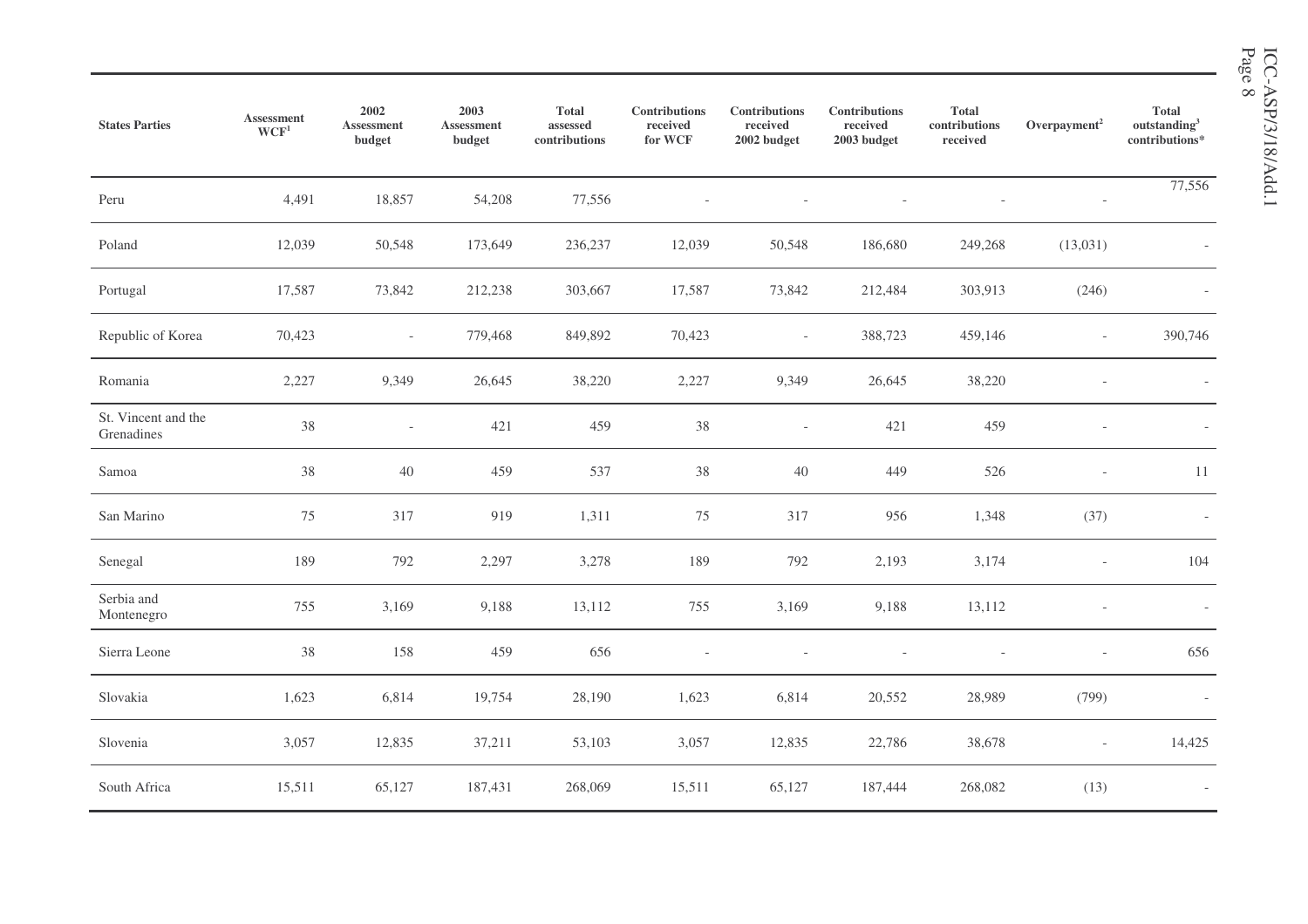| <b>States Parties</b>                           | <b>Assessment</b><br>WCF <sup>1</sup> | 2002<br><b>Assessment</b><br>budget | 2003<br><b>Assessment</b><br>budget | <b>Total</b><br>assessed<br>contributions | <b>Contributions</b><br>received<br>for WCF | <b>Contributions</b><br>received<br>2002 budget | <b>Contributions</b><br>received<br>2003 budget | <b>Total</b><br>contributions<br>received | Overpayment <sup>2</sup> | <b>Total</b><br>outstanding $3$<br>contributions* |
|-------------------------------------------------|---------------------------------------|-------------------------------------|-------------------------------------|-------------------------------------------|---------------------------------------------|-------------------------------------------------|-------------------------------------------------|-------------------------------------------|--------------------------|---------------------------------------------------|
| Spain                                           | 95,823                                | 402,328                             | 1,157,086                           | 1,655,236                                 | 95,823                                      | 402,328                                         | 1,198,463                                       | 1,696,614                                 | (41, 377)                |                                                   |
| Sweden                                          | 39,061                                | 164,005                             | 471,678                             | 674,744                                   | 39,061                                      | 164,005                                         | 471,711                                         | 674,777                                   | (33)                     |                                                   |
| Switzerland                                     | 48,081                                | 201,877                             | 585,262                             | 835,220                                   | 48,081                                      | 201,877                                         | 585,303                                         | 835,261                                   | (41)                     |                                                   |
| Tajikistan                                      | 38                                    | 158                                 | 459                                 | 656                                       |                                             |                                                 |                                                 |                                           |                          | 656                                               |
| The former<br>Yugoslav Republic<br>of Macedonia | 226                                   | 951                                 | 2,756                               | 3,934                                     | 226                                         | 951                                             | 2,757                                           | 3,934                                     |                          |                                                   |
| Timor-Leste                                     | 38                                    | $40\,$                              | 459                                 | 537                                       | 38                                          | 40                                              | 459                                             | 536                                       |                          | -1                                                |
| Trinidad and<br>Tobago                          | 604                                   | 2,535                               | 7,350                               | 10,489                                    | 604                                         | 2,535                                           | 7,329                                           | 10,468                                    |                          | 21                                                |
| Uganda                                          | 189                                   | 792                                 | 2,297                               | 3,278                                     | 189                                         | 792                                             | 2,390                                           | 3,371                                     | (93)                     |                                                   |
| United Kingdom                                  | 210,553                               | 884,043                             | 2,543,177                           | 3,637,774                                 | 210,553                                     | 884,043                                         | 2,653,093                                       | 3,747,689                                 | (109, 915)               |                                                   |
| United Republic of<br>Tanzania                  | 151                                   | 317                                 | 1,838                               | 2,305                                     | 151                                         | 317                                             | 1,838                                           | 2,306                                     | (1)                      |                                                   |
| Uruguay                                         | 3,057                                 | 12,835                              | 36,751                              | 52,643                                    |                                             |                                                 |                                                 |                                           |                          | 52,643                                            |
| Venezuela                                       | 7,925                                 | 33,276                              | 95,553                              | 136,755                                   |                                             |                                                 |                                                 |                                           |                          | 136,755                                           |
| Zambia                                          | $75\,$                                | $\overline{\phantom{a}}$            | 842                                 | 918                                       |                                             |                                                 |                                                 |                                           |                          | 918                                               |
| <b>Total</b><br>(92 States Parties)             | 1,915,700                             | 7,723,375                           | 23,170,125                          | 32,809,200                                | 1,811,688                                   | 7,302,388                                       | 21,930,626                                      | 31,044,702                                | (842, 689)               | 2,607,187                                         |

 $\circ$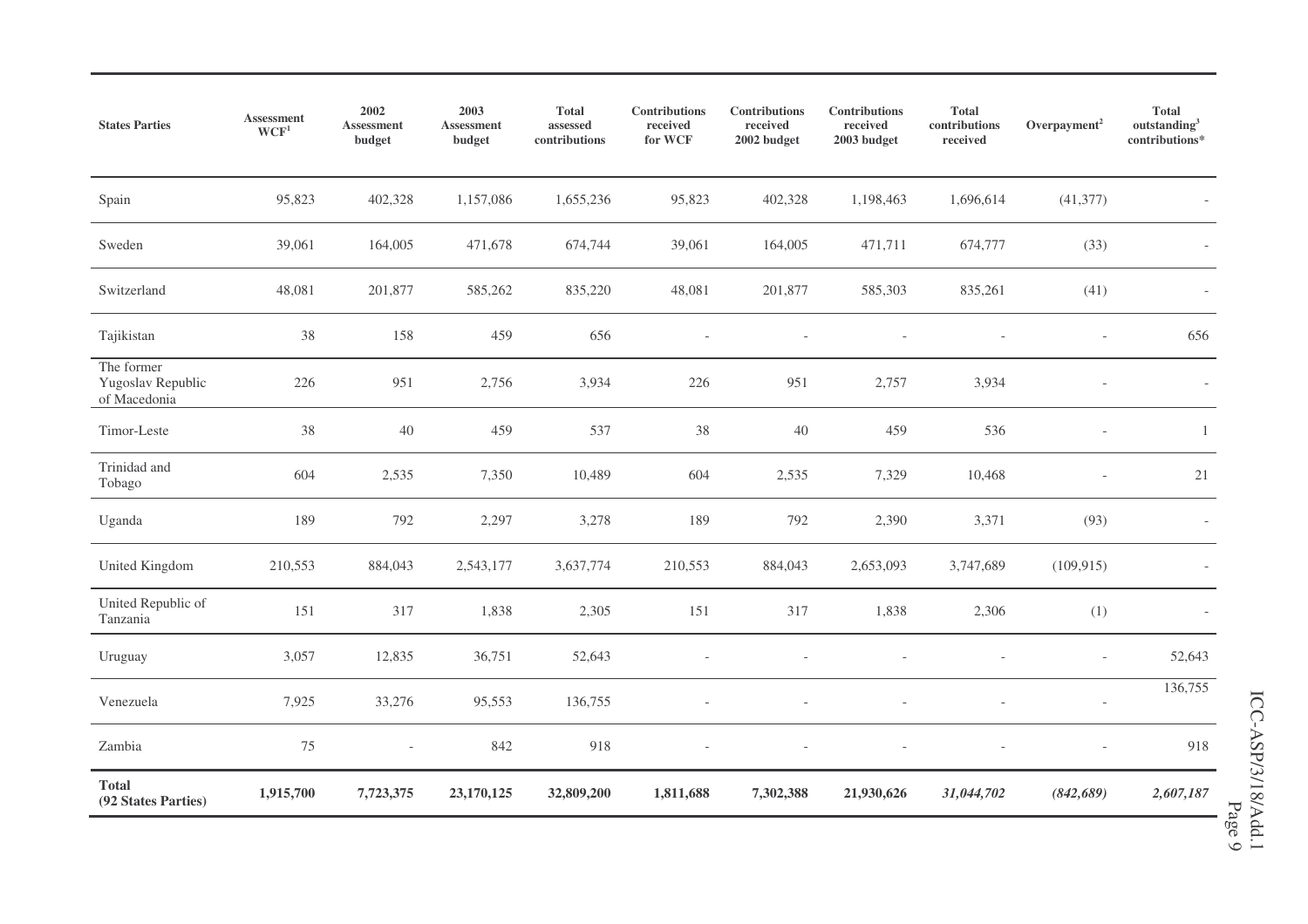# **Status of assessed contributions, 2004**

| <b>States Parties</b> | 2004<br><b>Assessed</b><br>WCF <sup>1</sup> | 2004<br><b>Assessed</b><br>budget | <b>Total</b><br>assessed<br>contributions | <b>Contributions</b><br>received<br>for WCF | <b>Contributions</b><br>received<br>2004 budget | <b>Total</b><br>contributions<br>received <sup>2</sup> | Overpayment | <b>Total</b><br>outstanding <sup>3</sup><br>contributions |
|-----------------------|---------------------------------------------|-----------------------------------|-------------------------------------------|---------------------------------------------|-------------------------------------------------|--------------------------------------------------------|-------------|-----------------------------------------------------------|
| Afghanistan           | (81)                                        | 2,195                             | 2,114                                     | (81)                                        | 233                                             | 152                                                    |             | 1,962                                                     |
| Albania               | 345                                         | 5,488                             | 5,833                                     | $\overline{\phantom{a}}$                    | $\overline{a}$                                  | $\overline{\phantom{a}}$                               |             | 5,833                                                     |
| Andorra               | 307                                         | 5,488                             | 5,795                                     |                                             |                                                 |                                                        |             | 5,795                                                     |
| Antigua and Barbuda   | 200                                         | 3,293                             | 3,492                                     |                                             |                                                 |                                                        |             | 3,492                                                     |
| Argentina             | 43,745                                      | 1,049,310                         | 1,093,055                                 | $\overline{\phantom{a}}$                    | $\overline{\phantom{a}}$                        | $\overline{\phantom{a}}$                               |             | 1,093,055                                                 |
| Australia             | 83,794                                      | 1,747,387                         | 1,831,181                                 | 83,794                                      | 1,747,447                                       | 1,831,241                                              | (60)        |                                                           |
| Austria               | 42,605                                      | 942,843                           | 985,448                                   | 42,605                                      | 764,320                                         | 806,925                                                |             | 178,523                                                   |
| <b>Barbados</b>       | 575                                         | 10,976                            | 11,551                                    | 575                                         | 102                                             | 677                                                    |             | 10,874                                                    |
| Belgium               | 54,878                                      | 1,173,340                         | 1,228,218                                 | 54,878                                      | 488,621                                         | 543,499                                                |             | 684,719                                                   |
| Belize                | 54                                          | 1,098                             | 1,151                                     | $\overline{\phantom{a}}$                    |                                                 | $\overline{\phantom{a}}$                               |             | 1,151                                                     |
| Benin                 | $108\,$                                     | 2,195                             | 2,303                                     |                                             |                                                 | $\overline{\phantom{a}}$                               |             | 2,303                                                     |
| Bolivia               | 522                                         | 9,878                             | 10,400                                    |                                             | $\overline{a}$                                  | $\overline{\phantom{a}}$                               |             | 10,400                                                    |

<sup>&</sup>lt;sup>1</sup> Working Capital Fund.

 $^2$  Overpayments from 2002-2003 totalling €842,689 are included in "Total contributions received".<br><sup>3</sup> Total outstanding contributions are calculated as: total assessed contributions minus total contributions received pl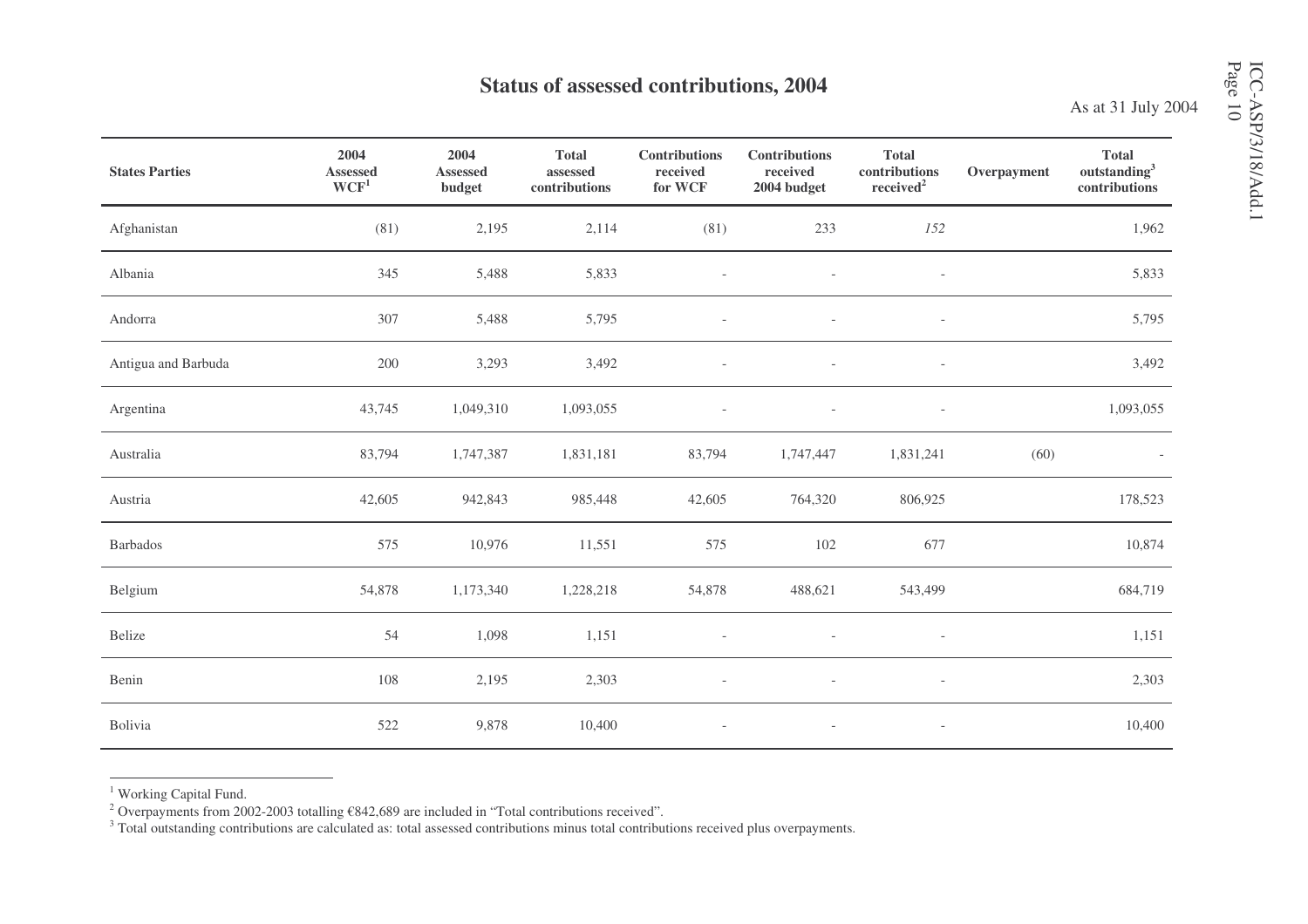| <b>States Parties</b>               | 2004<br>Assessed<br>WCF <sup>1</sup> | 2004<br>Assessed<br>budget | <b>Total</b><br>assessed<br>contributions | <b>Contributions</b><br>received<br>for WCF | <b>Contributions</b><br>received<br>2004 budget | <b>Total</b><br>contributions<br>received <sup>2</sup> | Overpayment    | <b>Total</b><br>outstanding $3$<br>contributions |
|-------------------------------------|--------------------------------------|----------------------------|-------------------------------------------|---------------------------------------------|-------------------------------------------------|--------------------------------------------------------|----------------|--------------------------------------------------|
| Bosnia and Herzegovina              | 124                                  | 3,293                      | 3,416                                     | 124                                         | 3,293                                           | 3,417                                                  | (1)            |                                                  |
| <b>Botswana</b>                     | 721                                  | 13,171                     | 13,892                                    | $\overline{\phantom{a}}$                    |                                                 |                                                        |                | 13,892                                           |
| <b>Brazil</b>                       | 60,383                               | 1,671,652                  | 1,732,035                                 |                                             |                                                 |                                                        |                | 1,732,035                                        |
| Bulgaria                            | 1,065                                | 18,659                     | 19,724                                    | 1,065                                       | 10,202                                          | 11,267                                                 |                | 8,457                                            |
| Burkina Faso                        | 183                                  | 1,098                      | 1,281                                     |                                             |                                                 |                                                        |                | 1,281                                            |
| Cambodia                            | 108                                  | 2,195                      | 2,303                                     | 108                                         | 1,594                                           | 1,702                                                  |                | 601                                              |
| Canada                              | 160,093                              | 3,087,562                  | 3,247,655                                 | 160,093                                     | 3,087,669                                       | 3,247,762                                              | (107)          |                                                  |
| Central African Republic            | 54                                   | 1,098                      | 1,151                                     | $\overline{\phantom{a}}$                    | $\overline{a}$                                  | $\overline{\phantom{a}}$                               |                | 1,151                                            |
| Colombia                            | 7,730                                | 170,129                    | 177,859                                   |                                             |                                                 |                                                        |                | 177,859                                          |
| Congo                               | 92                                   | 457                        | 549                                       |                                             |                                                 |                                                        |                | 549                                              |
| Costa Rica                          | 1,990                                | 32,928                     | 34,919                                    |                                             |                                                 | $\overline{\phantom{a}}$                               |                | 34,919                                           |
| Croatia                             | 1,914                                | 40,611                     | 42,525                                    | 1,914                                       | 49,857                                          | 51,771                                                 | (9,245)        |                                                  |
| Cyprus                              | 2,135                                | 42,807                     | 44,942                                    | 2,135                                       | 42,808                                          | 44,943                                                 | (1)            |                                                  |
| Democratic Republic of the<br>Congo | 124                                  | 3,293                      | 3,416                                     |                                             |                                                 |                                                        | $\overline{a}$ | 3,416                                            |
| Denmark                             | 37,212                               | 788,080                    | 825,292                                   | 37,212                                      | 833,407                                         | 870,619                                                | (45, 327)      |                                                  |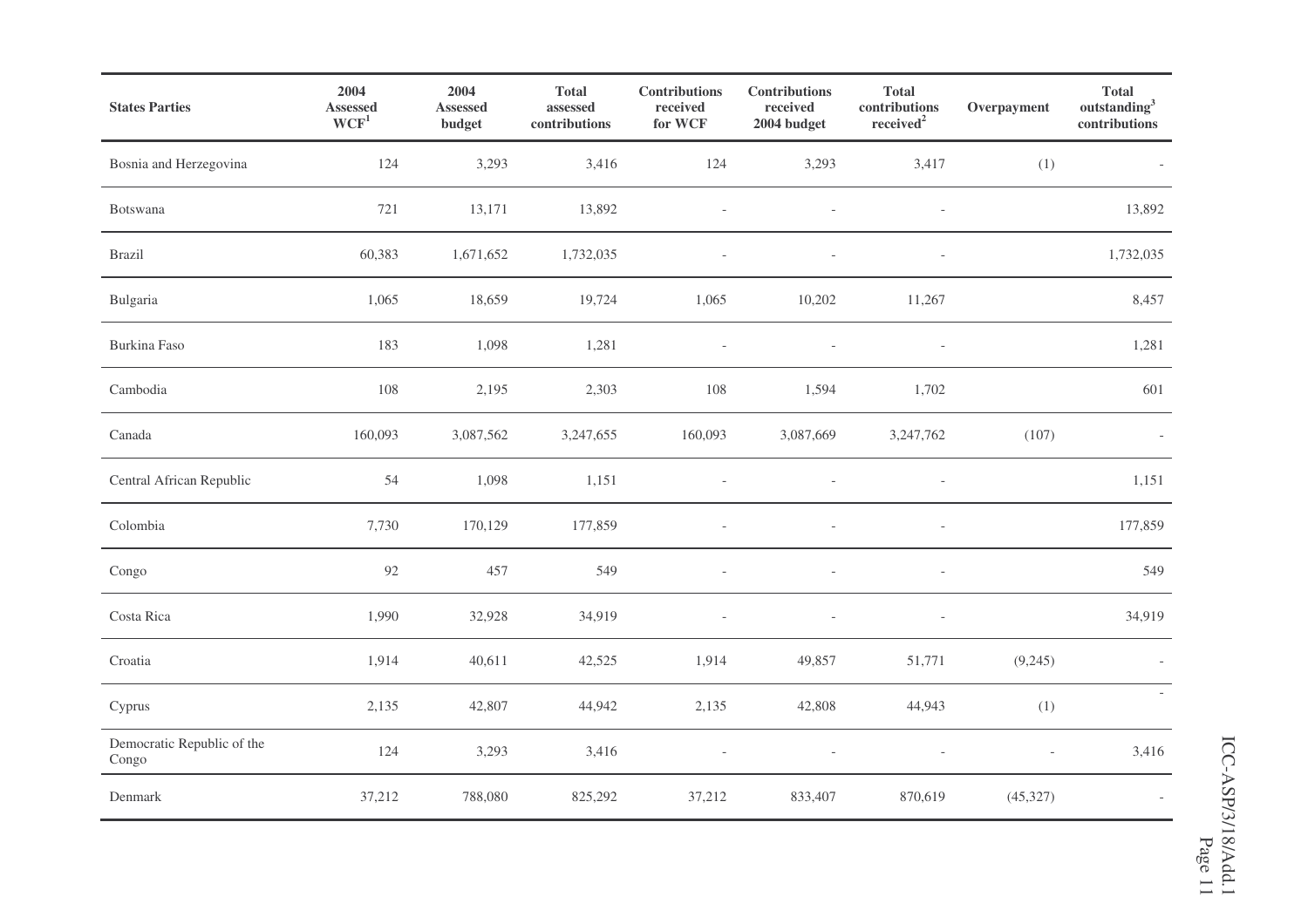| <b>States Parties</b> | 2004<br>Assessed<br>$\mathbf{W}\mathbf{C}\mathbf{F}^1$ | 2004<br>Assessed<br>budget | <b>Total</b><br>assessed<br>contributions | <b>Contributions</b><br>received<br>for WCF | <b>Contributions</b><br>received<br>2004 budget | <b>Total</b><br>contributions<br>received <sup>2</sup> | Overpayment | <b>Total</b><br>outstanding <sup>3</sup><br>contributions |
|-----------------------|--------------------------------------------------------|----------------------------|-------------------------------------------|---------------------------------------------|-------------------------------------------------|--------------------------------------------------------|-------------|-----------------------------------------------------------|
| Djibouti              | 54                                                     | 1,098                      | 1,151                                     | 43                                          | $\bar{a}$                                       | 43                                                     |             | 1,108                                                     |
| Dominica              | 54                                                     | 1,098                      | 1,151                                     |                                             |                                                 | $\overline{a}$                                         |             | 1,151                                                     |
| Ecuador               | 795                                                    | 20,854                     | 21,649                                    | 795                                         | 9,031                                           | 9,826                                                  |             | 11,823                                                    |
| Estonia               | 721                                                    | 13,171                     | 13,892                                    | 721                                         | 13,172                                          | 13,893                                                 | (1)         |                                                           |
| Fiji                  | 215                                                    | 4,390                      | 4,605                                     | $\overline{\phantom{a}}$                    |                                                 | $\overline{a}$                                         |             | 4,605                                                     |
| Finland               | 28,925                                                 | 585,023                    | 613,949                                   | 28,925                                      | 585,045                                         | 613,970                                                | (21)        |                                                           |
| France                | 305,905                                                | 6,618,557                  | 6,924,462                                 | 305,905                                     | 5,332,334                                       | 5,638,239                                              |             | 1,286,223                                                 |
| Gabon                 | 296                                                    | 9,878                      | 10,174                                    | $\overline{a}$                              | $\overline{a}$                                  | $\overline{a}$                                         |             | 10,174                                                    |
| Gambia                | 54                                                     | 1,098                      | 1,151                                     |                                             |                                                 | $\overline{a}$                                         |             | 1,151                                                     |
| Georgia               | $86\,$                                                 | 3,293                      | 3,378                                     |                                             | $\overline{\phantom{a}}$                        | $\overline{a}$                                         |             | 3,378                                                     |
| Germany               | 421,127                                                | 9,507,453                  | 9,928,580                                 | 421,127                                     | 5,323,464                                       | 5,744,591                                              |             | 4,183,989                                                 |
| Ghana                 | 177                                                    | 4,390                      | 4,567                                     |                                             |                                                 | $\overline{a}$                                         |             | 4,567                                                     |
| Greece                | 28,009                                                 | 581,731                    | 609,739                                   | 28,009                                      | 780,195                                         | 808,204                                                | (198, 464)  |                                                           |
| Guinea                | 162                                                    | 3,293                      | 3,454                                     |                                             |                                                 | $\overline{a}$                                         |             | 3,454                                                     |
| Honduras              | 307                                                    | 5,488                      | 5,795                                     |                                             |                                                 |                                                        |             | 5,795                                                     |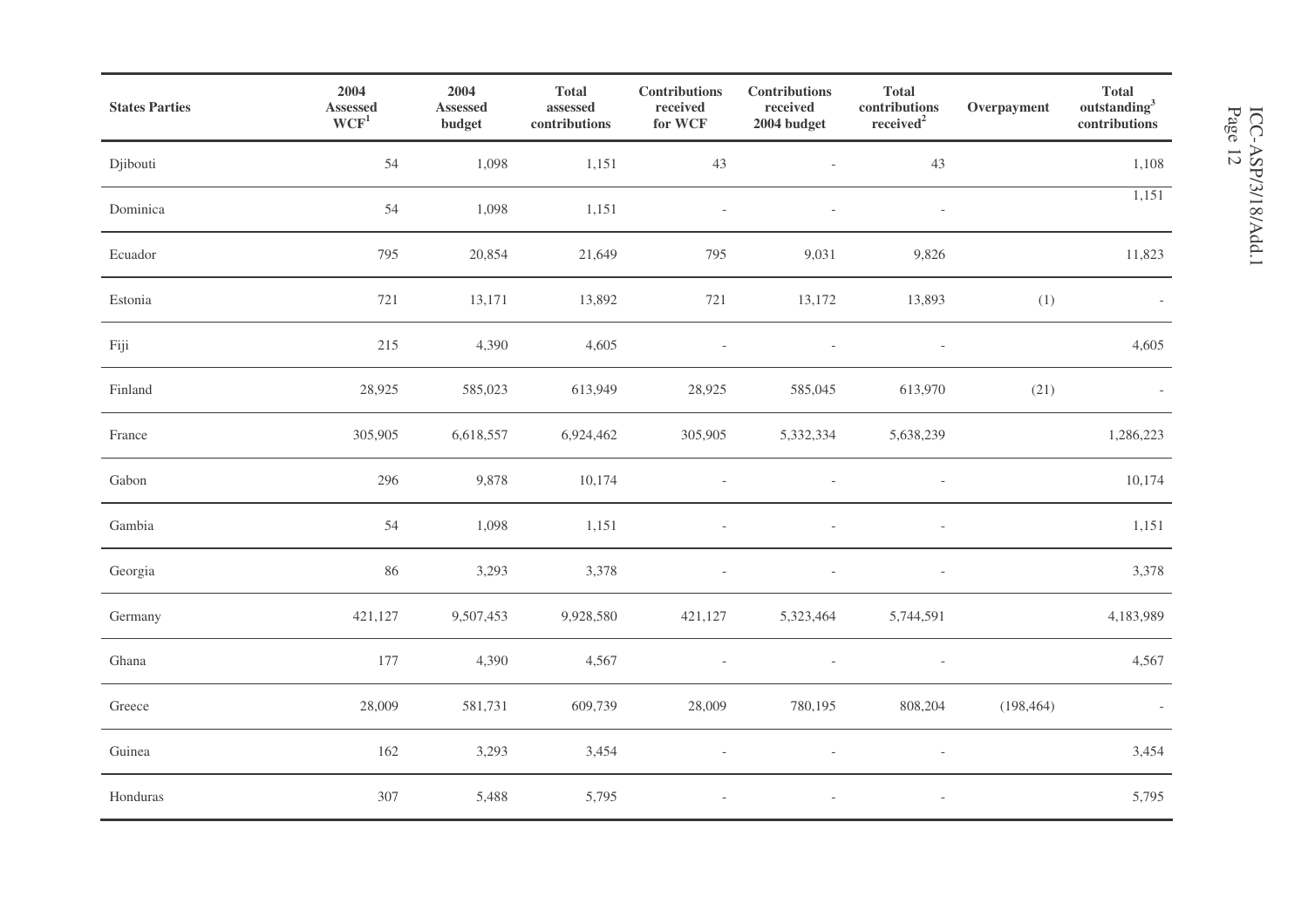| <b>States Parties</b> | 2004<br>Assessed<br>WCF <sup>1</sup> | 2004<br>Assessed<br>budget | <b>Total</b><br>assessed<br>contributions | <b>Contributions</b><br>received<br>for WCF | <b>Contributions</b><br>received<br>$2004$ budget | <b>Total</b><br>contributions<br>received <sup>2</sup> | Overpayment | <b>Total</b><br>outstanding <sup>3</sup><br>contributions |
|-----------------------|--------------------------------------|----------------------------|-------------------------------------------|---------------------------------------------|---------------------------------------------------|--------------------------------------------------------|-------------|-----------------------------------------------------------|
| Hungary               | 6,964                                | 138,298                    | 145,262                                   | 6,964                                       | 138,302                                           | 145,265                                                | (3)         |                                                           |
| Iceland               | 1,866                                | 37,319                     | 39,185                                    | 1,866                                       | 26,253                                            | 28,119                                                 |             | 11,066                                                    |
| Ireland               | 20,820                               | 384,162                    | 404,982                                   | 20,820                                      | 384,174                                           | 404,995                                                | (13)        |                                                           |
| Italy                 | 254,412                              | 5,361,800                  | 5,616,212                                 | 254,412                                     | 2,247,542                                         | 2,501,954                                              |             | 3,114,258                                                 |
| Jordan                | 705                                  | 12,074                     | 12,778                                    | 705                                         | 12,085                                            | 12,790                                                 | (12)        |                                                           |
| Latvia                | 996                                  | 16,464                     | 17,460                                    | 996                                         | 16,466                                            | 17,461                                                 | (2)         |                                                           |
| Lesotho               | 54                                   | 1,098                      | 1,151                                     |                                             |                                                   | $\overline{a}$                                         |             | 1,151                                                     |
| Liechtenstein         | 232                                  | 5,488                      | 5,720                                     | 232                                         | 5,486                                             | 5,718                                                  |             | 2                                                         |
| Lithuania             | 1,554                                | 26,343                     | 27,897                                    | $\overline{a}$                              |                                                   | $\overline{\phantom{a}}$                               |             | 27,897                                                    |
| Luxembourg            | 4,027                                | 84,516                     | 88,543                                    | 4,027                                       | 16,377                                            | 20,404                                                 |             | 68,139                                                    |
| Malawi                | $17\,$                               | 1,098                      | 1,114                                     |                                             |                                                   | $\overline{a}$                                         |             | 1,114                                                     |
| Mali                  | 108                                  | 2,195                      | 2,303                                     | $\overline{a}$                              | L.                                                | $\overline{a}$                                         |             | 2,303                                                     |
| Malta                 | 715                                  | 15,366                     | 16,082                                    | 554                                         |                                                   | 554                                                    |             | 15,528                                                    |
| Marshall Islands      | 54                                   | 1,098                      | 1,151                                     | 54                                          | 796                                               | 850                                                    |             | 301                                                       |
| Mauritius             | 592                                  | 12,074                     | 12,665                                    | 592                                         | 8,765                                             | 9,357                                                  |             | 3,308                                                     |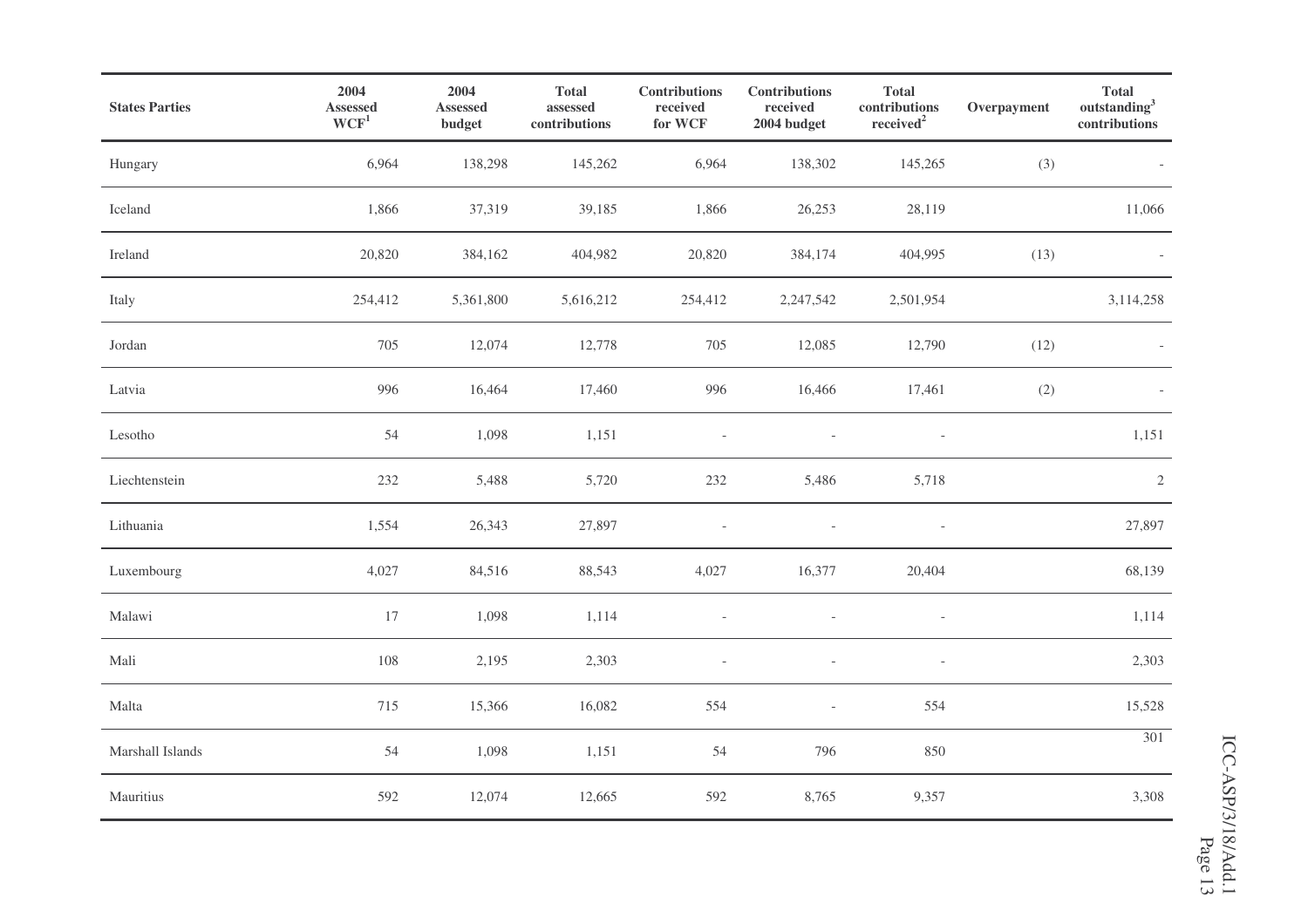| <b>States Parties</b> | 2004<br>Assessed<br>$\mathbf{W}\mathbf{C}\mathbf{F}^1$ | 2004<br><b>Assessed</b><br>budget | <b>Total</b><br>assessed<br>contributions | <b>Contributions</b><br>received<br>for WCF | <b>Contributions</b><br>received<br>2004 budget | <b>Total</b><br>contributions<br>received <sup>2</sup> | Overpayment | <b>Total</b><br>outstanding <sup>3</sup><br>contributions |
|-----------------------|--------------------------------------------------------|-----------------------------------|-------------------------------------------|---------------------------------------------|-------------------------------------------------|--------------------------------------------------------|-------------|-----------------------------------------------------------|
| Mongolia              | 54                                                     | 1,098                             | 1,151                                     | 54                                          | 310                                             | 364                                                    |             | 787                                                       |
| Namibia               | 285                                                    | 6,586                             | 6,871                                     | 285                                         | 5,412                                           | 5,697                                                  |             | 1,174                                                     |
| Nauru                 | 54                                                     | 1,098                             | 1,151                                     | Ĭ.                                          |                                                 | $\overline{\phantom{a}}$                               |             | 1,151                                                     |
| Netherlands           | 88,573                                                 | 1,854,952                         | 1,943,525                                 | 88,573                                      | 1,855,017                                       | 1,943,591                                              | (65)        |                                                           |
| New Zealand           | 11,053                                                 | 242,571                           | 253,624                                   | 11,053                                      | 242,579                                         | 253,632                                                | (8)         |                                                           |
| Niger                 | 54                                                     | 1,098                             | 1,151                                     | $\overline{a}$                              |                                                 | $\overline{\phantom{a}}$                               |             | 1,151                                                     |
| Nigeria               | 1,731                                                  | 46,099                            | 47,830                                    | 1,213                                       | $\overline{\phantom{a}}$                        | 1,213                                                  |             | 46,617                                                    |
| Norway                | 37,530                                                 | 745,274                           | 782,804                                   | 37,530                                      | 745,300                                         | 782,830                                                | (26)        |                                                           |
| Panama                | 1,060                                                  | 20,854                            | 21,914                                    |                                             |                                                 |                                                        |             | 21,914                                                    |
| Paraguay              | 494                                                    | 13,171                            | 13,665                                    |                                             |                                                 |                                                        |             | 13,665                                                    |
| Peru                  | 3,928                                                  | 100,980                           | 104,908                                   | $\overline{\phantom{a}}$                    | $\overline{\phantom{a}}$                        | $\overline{a}$                                         |             | 104,908                                                   |
| Poland                | 30,148                                                 | 505,996                           | 536,144                                   | 30,148                                      | 506,014                                         | 536,162                                                | (18)        |                                                           |
| Portugal              | 25,424                                                 | 515,874                           | 541,298                                   | 25,424                                      | 515,892                                         | 541,316                                                | (18)        |                                                           |
| Republic of Korea     | 93,934                                                 | 1,971,298                         | 2,065,232                                 |                                             |                                                 | $\overline{\phantom{a}}$                               |             | 2,065,232                                                 |
| Romania               | 3,264                                                  | 65,856                            | 69,120                                    | 3,264                                       | 23,132                                          | 26,396                                                 |             | 42,724                                                    |

ICC-ASP/3/18/Add.1 P a g e 1 4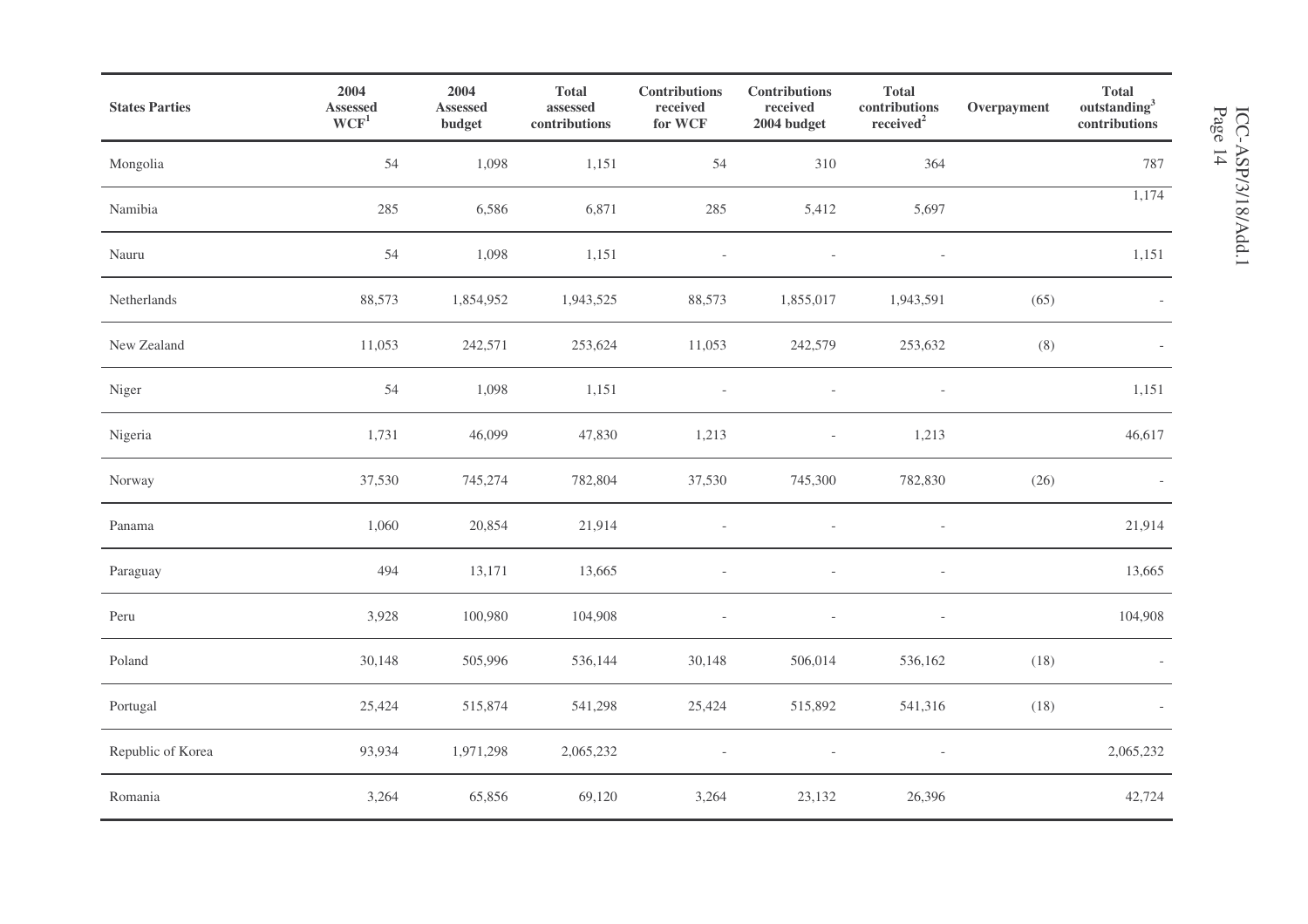| <b>States Parties</b>                        | 2004<br>Assessed<br>$\mathbf{W}\mathbf{C}\mathbf{F}^1$ | 2004<br>Assessed<br>budget | <b>Total</b><br>assessed<br>contributions | <b>Contributions</b><br>received<br>for WCF | <b>Contributions</b><br>received<br>2004 budget | <b>Total</b><br>contributions<br>received <sup>2</sup> | Overpayment | <b>Total</b><br>outstanding <sup>3</sup><br>contributions |
|----------------------------------------------|--------------------------------------------------------|----------------------------|-------------------------------------------|---------------------------------------------|-------------------------------------------------|--------------------------------------------------------|-------------|-----------------------------------------------------------|
| St. Vincent and the Grenadines               | 54                                                     | 1,098                      | 1,151                                     | 54                                          | 798                                             | 852                                                    |             | 299                                                       |
| Samoa                                        | 54                                                     | 1,098                      | 1,151                                     | 54                                          | 798                                             | 852                                                    |             | 299                                                       |
| San Marino                                   | 200                                                    | 3,293                      | 3,492                                     | 37                                          | $\bar{a}$                                       | 37                                                     |             | 3,455                                                     |
| Senegal                                      | 269                                                    | 5,488                      | 5,757                                     | 269                                         | 3,992                                           | 4,260                                                  |             | 1,496                                                     |
| Serbia and Montenegro                        | 984                                                    | 20,854                     | 21,838                                    | 984                                         | 6,869                                           | 7,853                                                  |             | 13,985                                                    |
| Sierra Leone                                 | 54                                                     | 1,098                      | 1,151                                     | $\qquad \qquad \Box$                        |                                                 |                                                        |             | 1,151                                                     |
| Slovakia                                     | 3,044                                                  | 55,978                     | 59,022                                    | 3,044                                       | 55,978                                          | 59,022                                                 | (0)         |                                                           |
| Slovenia                                     | 4,447                                                  | 90,004                     | 94,451                                    |                                             |                                                 | $\overline{a}$                                         |             | 94,451                                                    |
| South Africa                                 | 11,211                                                 | 320,501                    | 331,711                                   |                                             |                                                 |                                                        |             | 331,711                                                   |
| Spain                                        | 134,789                                                | 2,765,964                  | 2,900,753                                 | 134,789                                     | 2,052,697                                       | 2,187,485                                              |             | 713,268                                                   |
| Sweden                                       | 52,269                                                 | 1,095,410                  | 1,147,678                                 | 52,269                                      | 822,611                                         | 874,879                                                |             | 272,799                                                   |
| Switzerland                                  | 61,460                                                 | 1,313,833                  | 1,375,293                                 | 61,460                                      | 938,581                                         | 1,000,040                                              |             | 375,252                                                   |
| Tajikistan                                   | 54                                                     | 1,098                      | 1,151                                     |                                             |                                                 |                                                        |             | 1,151                                                     |
| The former Yugoslav Republic<br>of Macedonia | 323                                                    | 6,586                      | 6,909                                     | 323                                         | 2,534                                           | 2,857                                                  |             | 4,052                                                     |
| Timor-Leste                                  | 54                                                     | 1,098                      | 1,151                                     |                                             |                                                 |                                                        |             | 1,151                                                     |